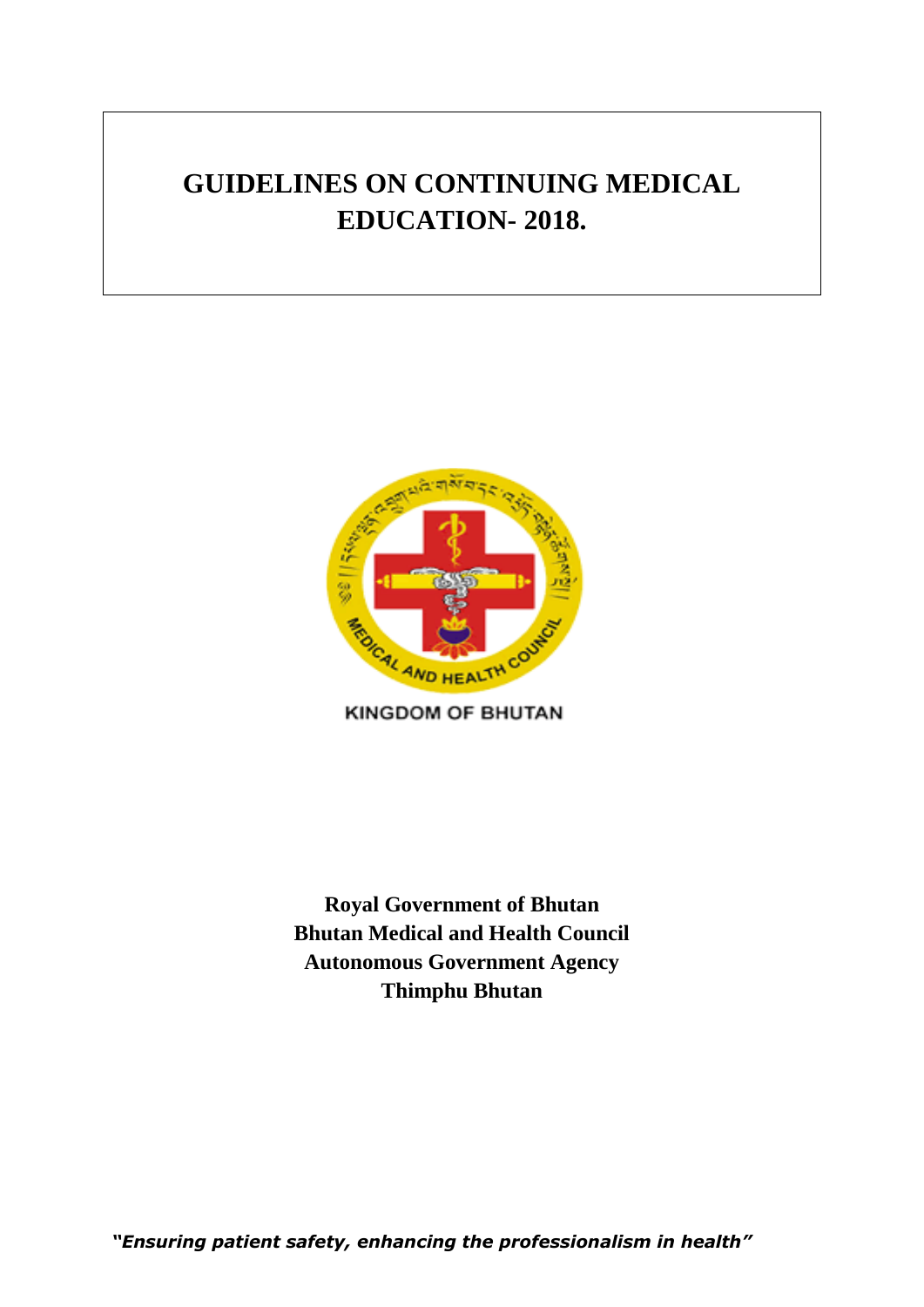## **Editions of the Guidelines on Continuing Medical Education**

- 1. 1st Edition : Guidelines on Continuing Medical Education 2009
- 2. 2nd Edition : Guidelines on Continuing Medical Education 2018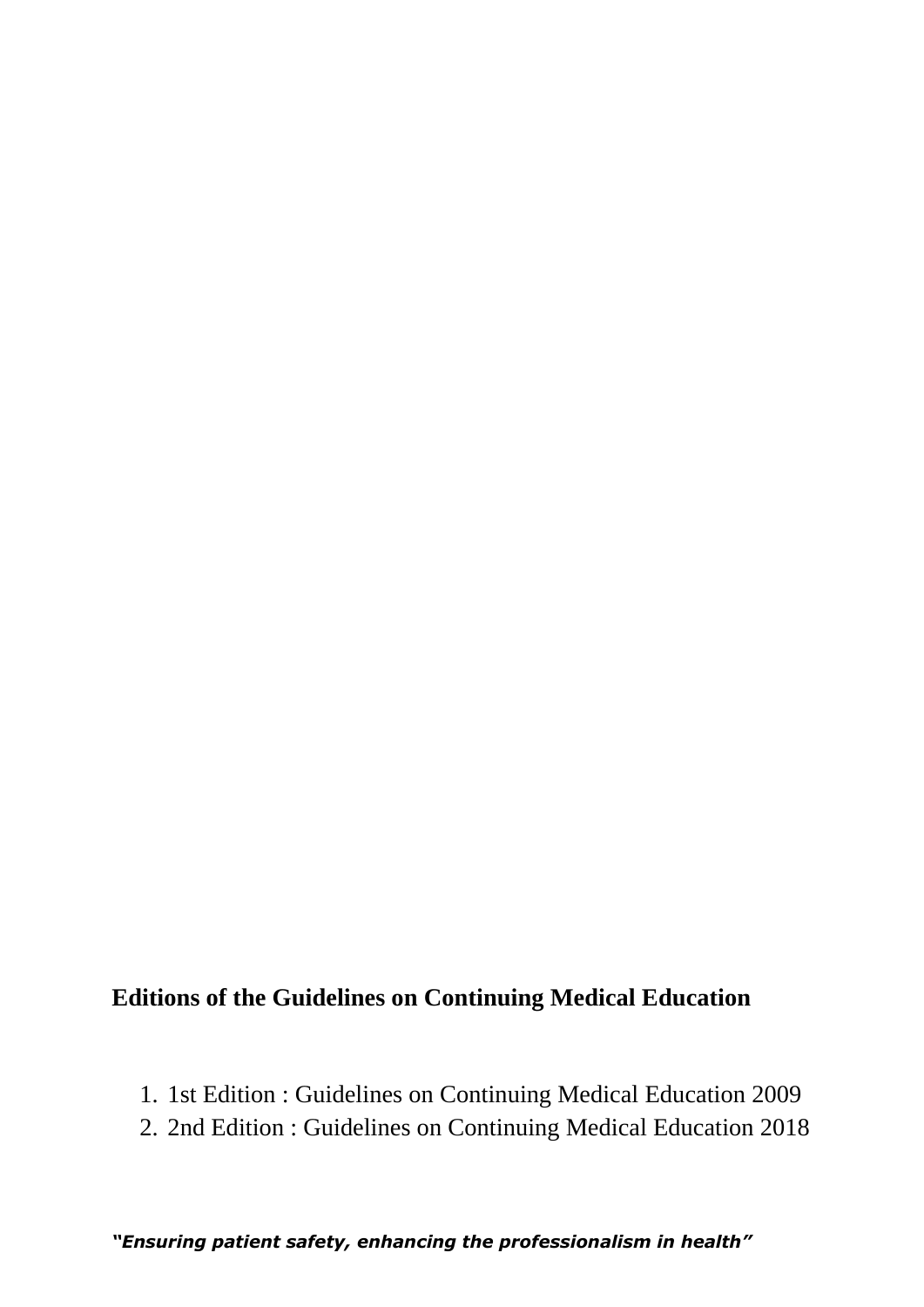## **Contents**

| Procedures for approval of Continuing Medical Education<br>$\mathbf{i}$ .<br>Medical and health professionals engaged<br>ii.<br>in full time administration programme and teaching faculty |  |
|--------------------------------------------------------------------------------------------------------------------------------------------------------------------------------------------|--|
|                                                                                                                                                                                            |  |
|                                                                                                                                                                                            |  |
|                                                                                                                                                                                            |  |
|                                                                                                                                                                                            |  |
|                                                                                                                                                                                            |  |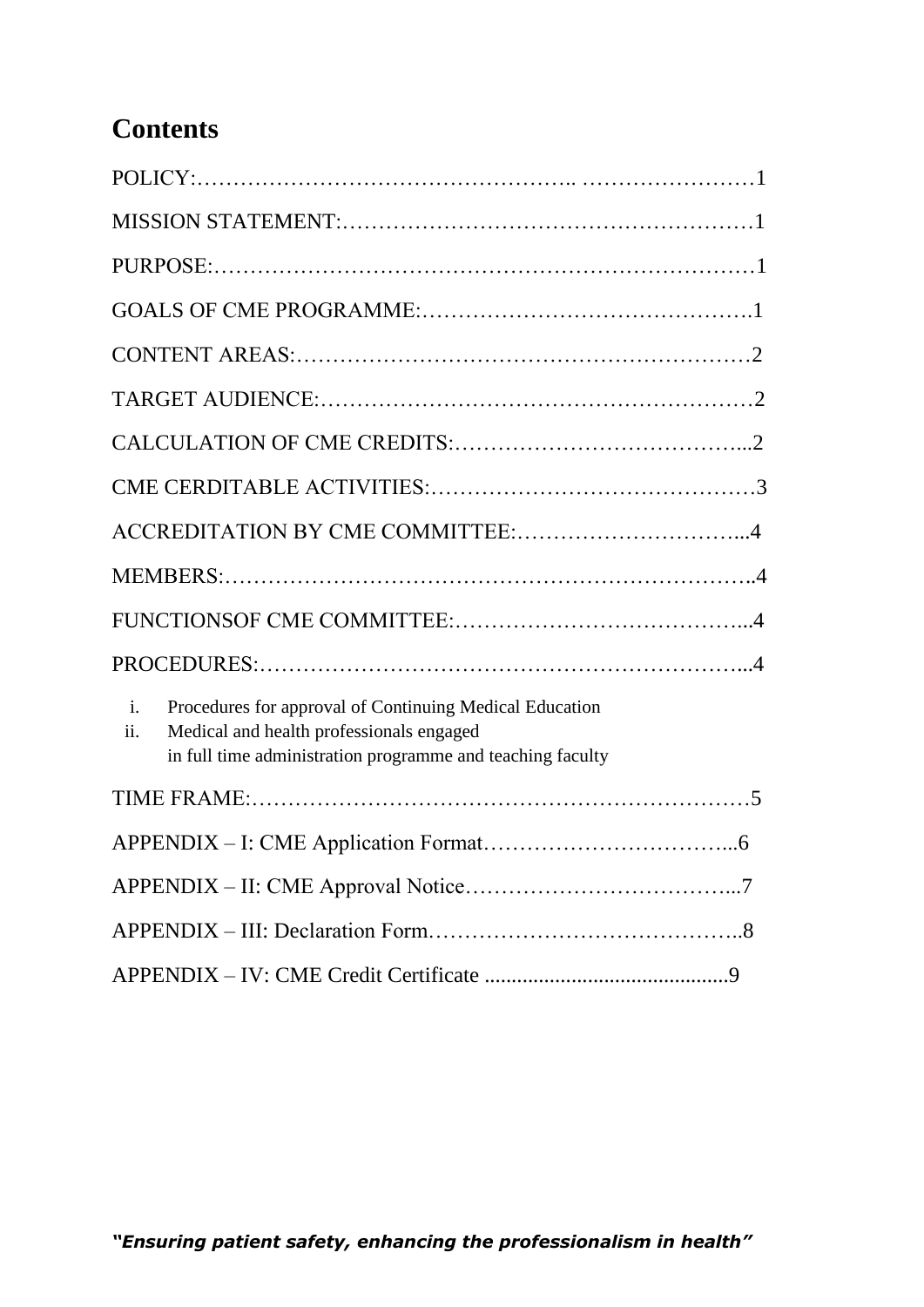### **GUIDELINES ON CONTINUING MEDICAL EDUCATION – 2018.**

### **POLICY:**

- 1. The Bhutan Medical and Health Council(BMHC) Regulations 2005 (Section 16.2) requires all the registered medical and health professionals to accrue a minimum of 30 credits in five years in order to be eligible for the renewal of their registration. This minimum credit requirement shall be deemed applicable only to those members who wish to engage in active clinical practice and shall require a minimum of **3** credits per year in the core professional practice.
- 2. Any Medical or Health professionals who are not engaged in active clinical practice but wish to remain registered with the Bhutan Medical and Health Council shall have to have a minimum of 15 credits in 5 years as CME requirement in their professional practice.
- 3. Medical or Health professionals registered with BMHC but not active in clinical practice and wishing to pursue active professional clinical practice should have to undergo a clinical attachment in their field of professional practice for a minimum period of 3 months under a clinical supervisor appointed by the BMHC.

### **MISSION STATEMENT**:

4. The Continuing Medical Education mission of BMHC is to ensure the continuing comprehensive education programme for the purpose of maintaining the healthcare providers up-to-date in their professional practice either in clinical or research areas relevant to their professional practice and national disease control programmes.

### **PURPOSE:**

- 5. The purpose of CME programme is:
	- a. To provide self-assessment and lifelong learning for the healthcare providers.
	- b. To update and enhance their clinical competency in their relevant fields.
	- c. To improve quality clinical services, safe and effective patient care.

### **GOALS OF CME PROGRAMME:**

- 6. The main goals of the CME programme are:
	- a. To offer CME activities based on identified learners' needs and deficiencies.
	- b. To design CME activities to meet the stated learning objectives and enhance the competency of the required clinical practice.
	- c. To present CME activities that enhances inter-disciplinary synergy of health professionals in improving quality of patient care and disease control programmes.

### *"Ensuring patient safety, enhancing the professionalism in health"*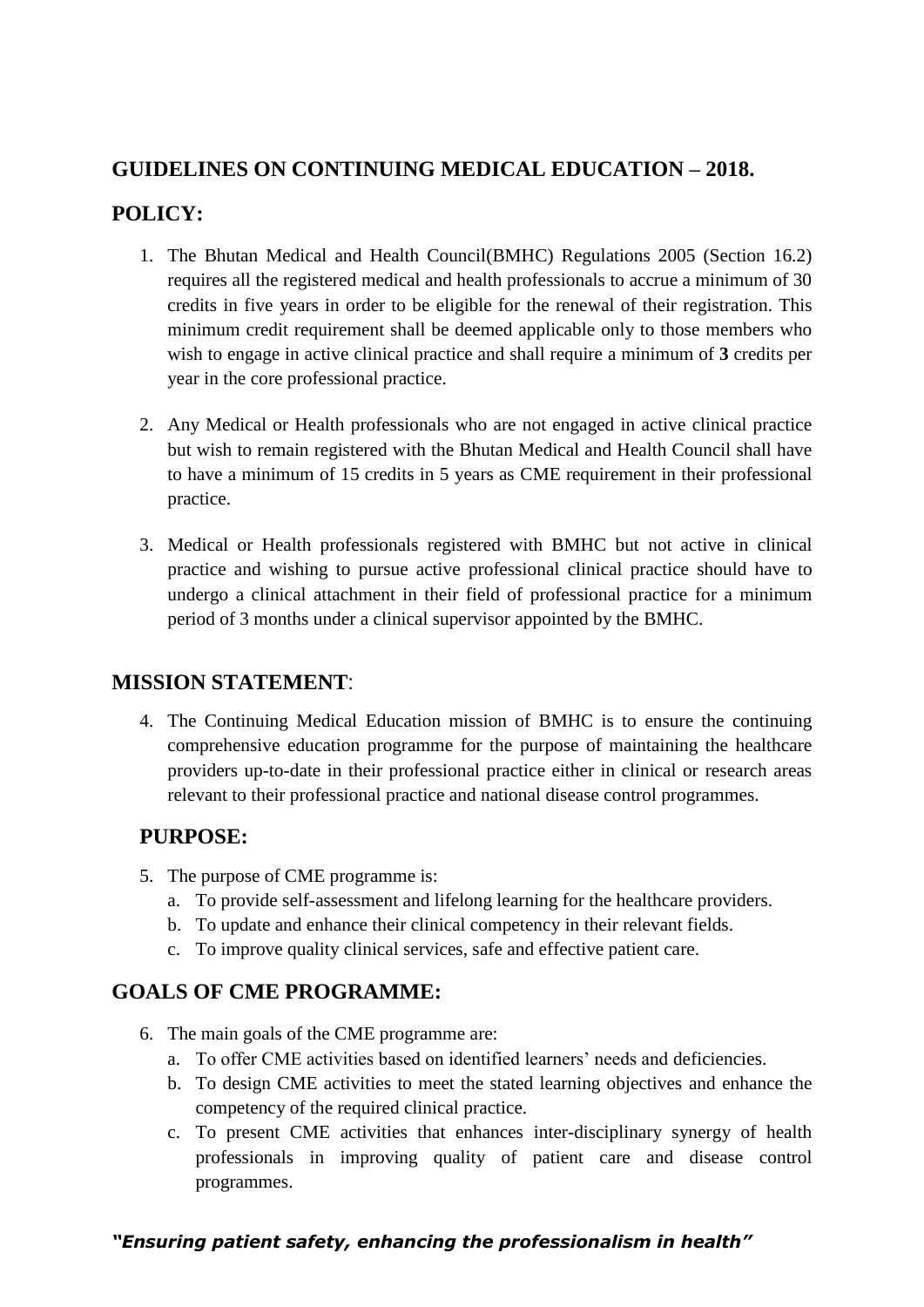d. To provide CME experience in knowledge, attitude, and behavioral skills that results in improved clinical performance and professional development.

#### **CONTENT AREAS:**

7. The core contents of the CME programme would include the primary and specialty clinical educational activities which are designed to address the current and emerging advances in medical science, technology, clinical education, treatment and research in their professional practice. Besides, the CME activities would also integrate, wherever appropriate, practice management and leadership educational programmes that would result in managing competent, effective and efficient healthcare practices.

### **TARGET AUDIENCE:**

8. The CME activities should be planned and designed to meet the professional and practice-related needs of each categories of medical and health professionals registered with the Bhutan Medical and Health Council.

#### **CALCULATION OF CME CREDITS:**

- 9. One credit shall be accredited to 3 (three) working hours. Therefore, an individual who wishes to remain in active clinical practice shall have to accrue a minimum of 6 credits in one year (that is, 18 hours of CME activity in one year to build a total of 30 credits in 5 years, which is equivalent to a total of 90 CME hours in 5 years).
- 10. For individuals who are not in active clinical practice but wishing to renew their registration shall have to have a minimum CME activity of 15 credits in 5 years (i.e., 45 CME hours in 5 years) which works out to 3 credits (or 9 CME hours) per year.
- 11. Two CME credit shall be awarded to 3 (three) working hours for those workshop and training in clinical subjects conducted in house in the respective departments / wards for the relevant medical and health professionals.
- 12. Registered Medical and Health professionals, who don't have the required CME credits as per section 9, should demonstrate with evidence that they have undertaken 60 days (or 450 hours) practice relevant to their scope and professional practice within the last three years.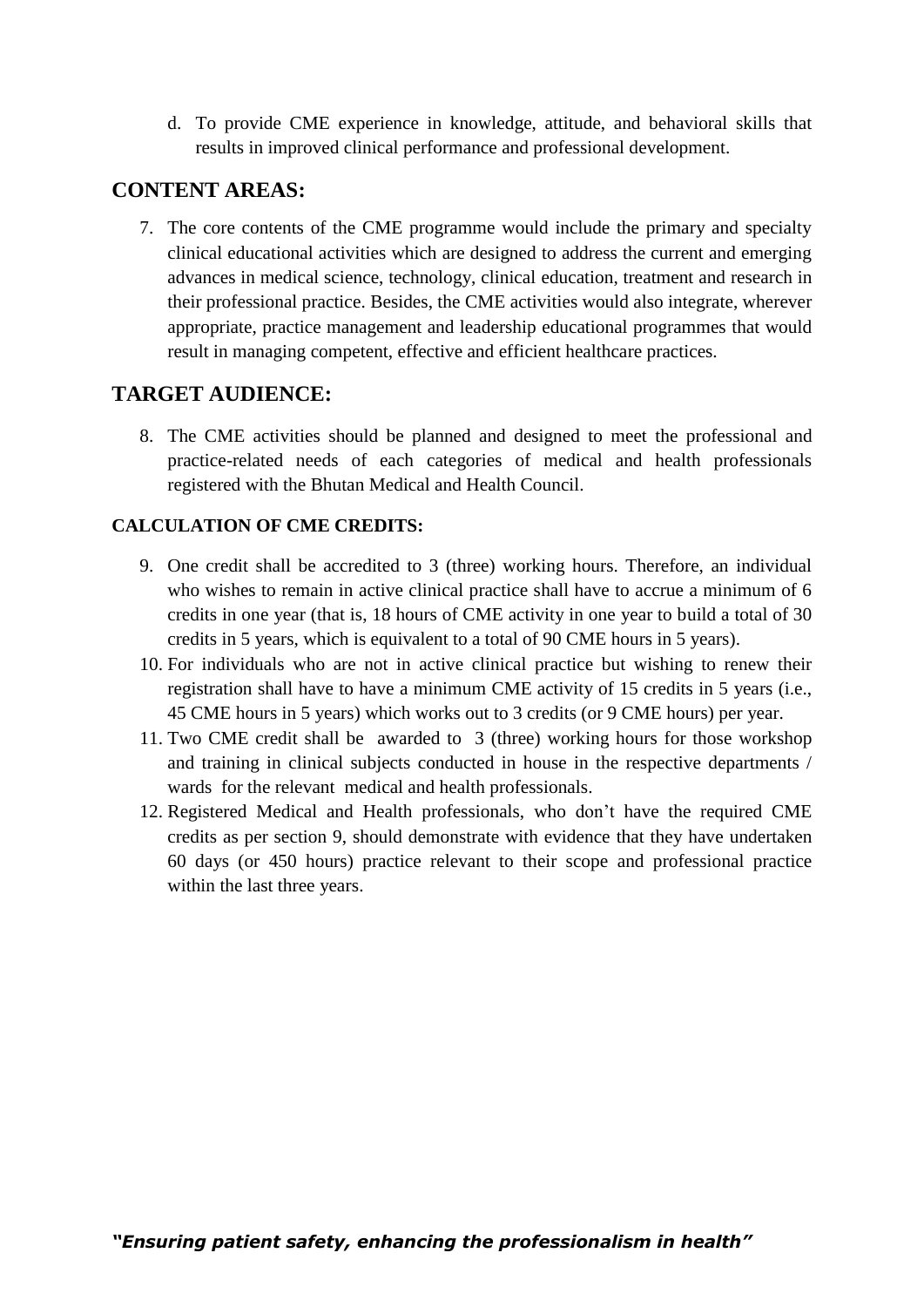### **CME CERDITABLE ACTIVITIES:**

13. The CME credits shall be assigned to the various CME creditable activities as outlined in table 1.

#### **TABLE 1**

| SL,# | <b>Type of CME Activity</b>                    | <b>CME Credits awarded</b>             |                    |
|------|------------------------------------------------|----------------------------------------|--------------------|
| 1.   | Seminars/lectures by medical experts           | As determined from the agenda          |                    |
| 2.   | Relevant Clinical workshop<br>and CME          | As determined from the agenda          |                    |
|      | programmes                                     |                                        |                    |
| 3.   | Medical /Clinical Conference                   | As determined from the agenda          |                    |
| 4.   | Medical and clinical Congress                  | As determined from the agenda          |                    |
| 5.   | Medical and Clinical Symposium                 | As determined from the agenda          |                    |
| 6.   | Formal courses in a recognized teaching        | Duration                               | <b>CME</b> Credits |
|      | institution /Structured Training Courses       | $<1$ month                             | 6                  |
|      | Structured Clinical training not leading to    | $<$ 6 months                           | 10                 |
|      | enhance professional qualification             | $7 - 12$ months                        | 10                 |
|      |                                                | $13 - 24$ months                       | 15                 |
|      |                                                | $>24$ months                           | 30                 |
| 7.1  | Clinical Research by the professional in       | 15 credits: for main author/researcher |                    |
|      | their relevant professional field              | 10credits: for co-author/assistant     |                    |
| 8.   | Publications - books, chapter in book,         | 6 credits for book;                    |                    |
|      | articles                                       | 3 credits per chapter or article       |                    |
|      | 9.   Presentations $-$ oral or poster in       | 3 credits per paper/ poster            |                    |
|      | 10 Assignment, project work – designing and    | 6 credits per paper/ assignment        |                    |
|      | developing teaching materials, guidelines,     |                                        |                    |
|      | etc.                                           |                                        |                    |
|      | 11 BMHC approved web-based CME                 | As per online accreditation            |                    |
|      | activities in relevant fields                  |                                        |                    |
|      | 12 Resource/ Trainers/ Facilitators registered | As determined from the agenda          |                    |
|      | with the BMHC in their professional            |                                        |                    |
|      | practice                                       |                                        |                    |
|      | 13 Teaching faculty                            |                                        |                    |
|      | a) 1 semester                                  | 6 credits                              |                    |
|      | b) 3 clinical practice hours                   | 1 credit                               |                    |
|      |                                                |                                        |                    |

*Note: Need documentation evidence*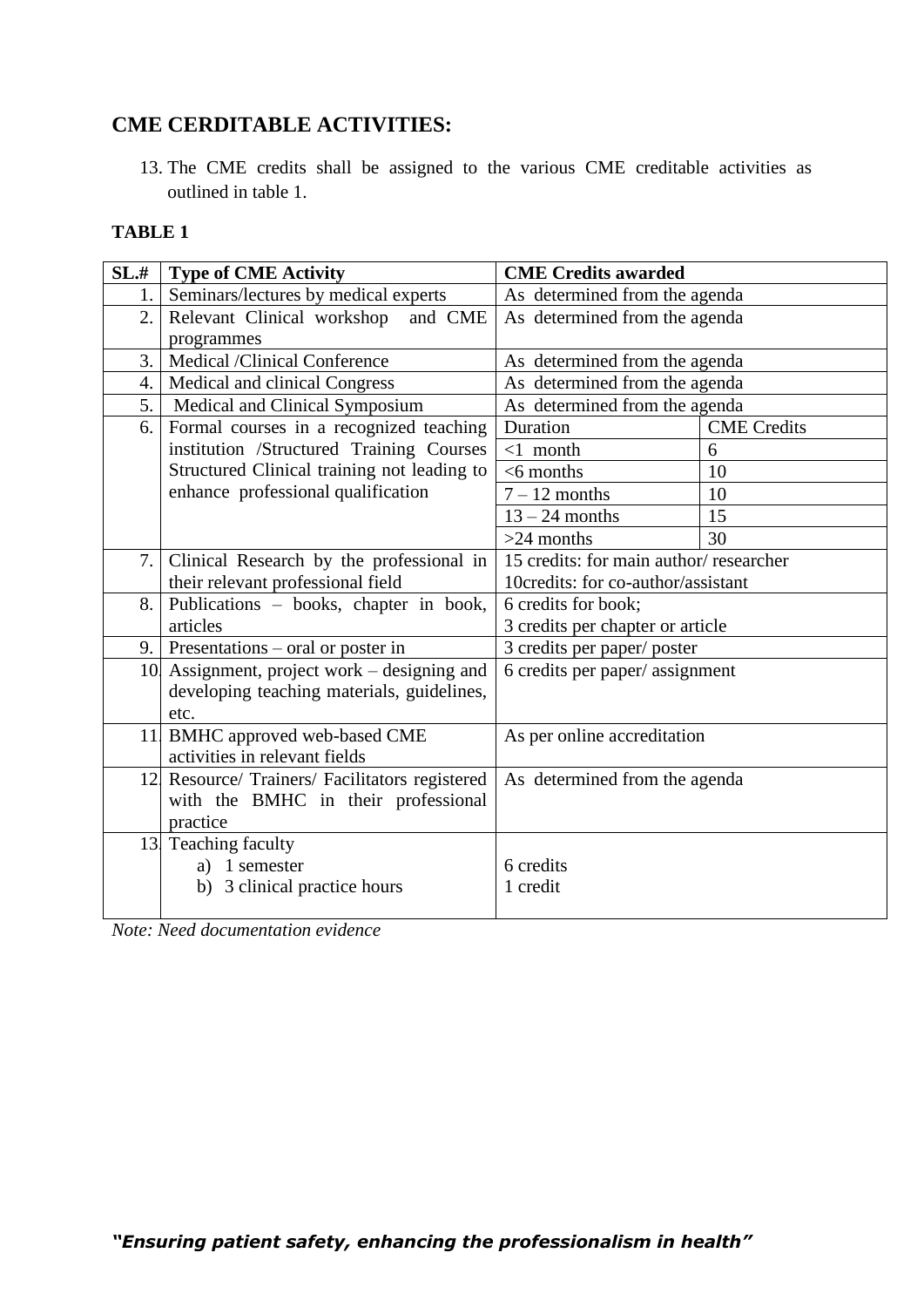### **ACCREDITATION BY CME COMMITTEE:**

14. The CME committee shall be instituted to accredit the CME programme and shall be comprised of members and discharge functions as described in the sub-sections that follows:

### **MEMBERS:**

- 15. The CME Committee shall be comprised of representatives with clinical background from the following:
	- a. Department of Medical Services
	- b. Department of Public Health
	- c. Department of Traditional Medicine Services
	- d. Khesar Gyalpo University of Medical Sciences of Bhutan
	- e. Clinical Department proposing or assigned to implement the activity
	- f. BMHC Secretariat

### **FUNCTIONS OF CME COMMITTEE:**

- 16. The CME Committee shall discharge the following functions:
	- a. Develop and review the CME Policy Guidelines.
	- b. Review the CME proposal.
	- c. Evaluate the relevance of CME activities to ensure that the proposed educational activities are in compliance with the CME mission and procedures.
	- d. Provide recommendation to the CME organizers.

### **PROCEDURES**

#### **Procedures for approval of Continuing Medical Education**

- 17. The BMHC secretariat on behalf of CME committee will approve the CME proposal .
- 18. The proposing individual/ organization/ agency shall submit the CME proposal online in the prescribed format (*appendix-I)* at least one month in advance of the proposed date of the CME activity in order to obtain approval and CME code.
- 19. Any adhoc CME activity that is carried out without prior approval should be applied online in the prescribed format and should seek the approval within 10 working days after completion of the activity.
- 20. The BMHC shall review all CME activities of the proposed activities in terms of its relevance to the practice-area of the proposed target audience and their general or specific usefulness in enhancing quality of patient care which shall be notified online.
- 21. On completion of the CME activity, the organizer shall submit a list of the participants and resource persons along with the BMHC, registration number and email address to the Council secretariat to facilitate updating of CME credits of the individual members online for official record.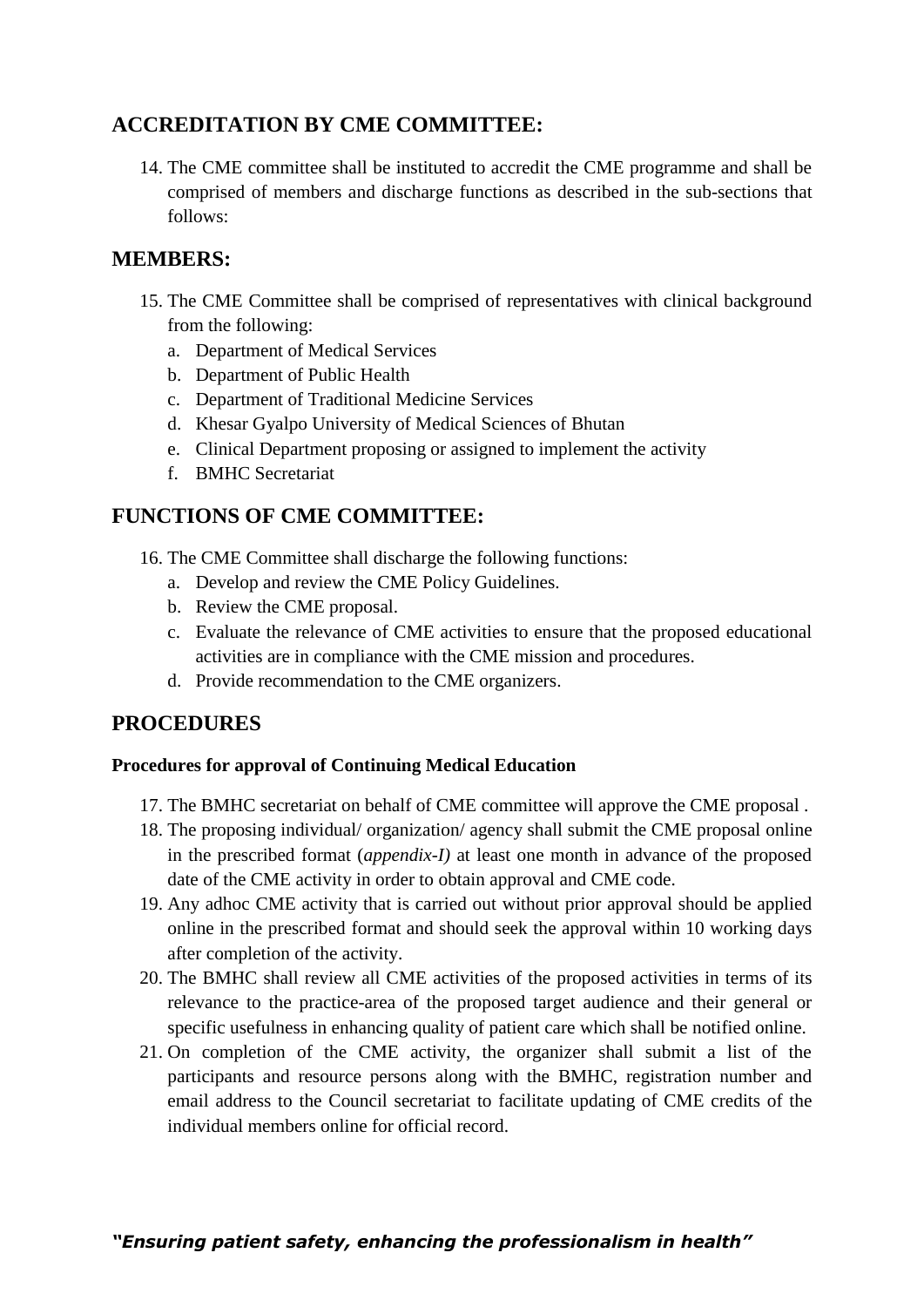- 22. CME credits can only be uploaded by the Council after verification with CME approval code and individual medical or health professional can only view in their online personal profile but cannot update CME credit by the individual.
- 23. Individuals who acquire CME credits through participation in various CME programmes outside the country shall have to submit or apply online, to the Council with the Certificate of Participation and/ or programme agenda or brochure together with documents supporting the individuals' official nomination for the CME course in question. After proper verification, the Council shall assign appropriate credits and accordingly update the individual's CME Credit.
- 24. The BMHC shall appraise the Health Ministry biannually on the CME credits status of the medical and health professionals working in the health facilities.

#### **Medical and Health professionals engaged in fulltime administration,programme and Teaching Faculty**

- 25. A Medical and Health professional who is engaged full time in administration and programme responsibilities (that is, he/she is not in active clinical practice) shall have to submit a declaration, as outlined in *appendix-III,* indicating his/ her intentions as to whether or not he/she wishes to pursue an active clinical practice.
- 26. An individual who wish to cease active clinical practice but wish to keep the Registration valid or wishing to suspend their Registration shall have to fulfill the CME requirement of 15 credits in 5 years in order to eligible for renewal of his/her registration with the BMHC.
- 27. Registered Medical and Health professionals with BMHC but not in active in clinical practice and wishing to pursue active professional clinical practice shall have to undergo a clinical attachment in their field of professional practice for a minimum period of 3 months under a clinical supervisor appointed by the BMHC or shall have to undergo competency assessment in their professional practice conducted by the BMHC.
- 28. The Clinical Supervisor shall use the 'supervisory Assessment Tool' designed specifically to assess the performance of an individual undergoing a supervised clinical attachment.
- 29. Medical and Health professionals engaged in full time teaching as a faculty shall require a minimum of 20 credits of clinical practice in their respective professional practice to be eligible for renewal of their registration.

#### **TIME FRAME**

30. The revised guideline shall come into force from  $31<sup>st</sup>$  January 2018. However, the credits accrued by the medical and health professionals till the day this revised guideline comes into effect shall be treated as valid for the purpose of renewal of their registration with the BMHC.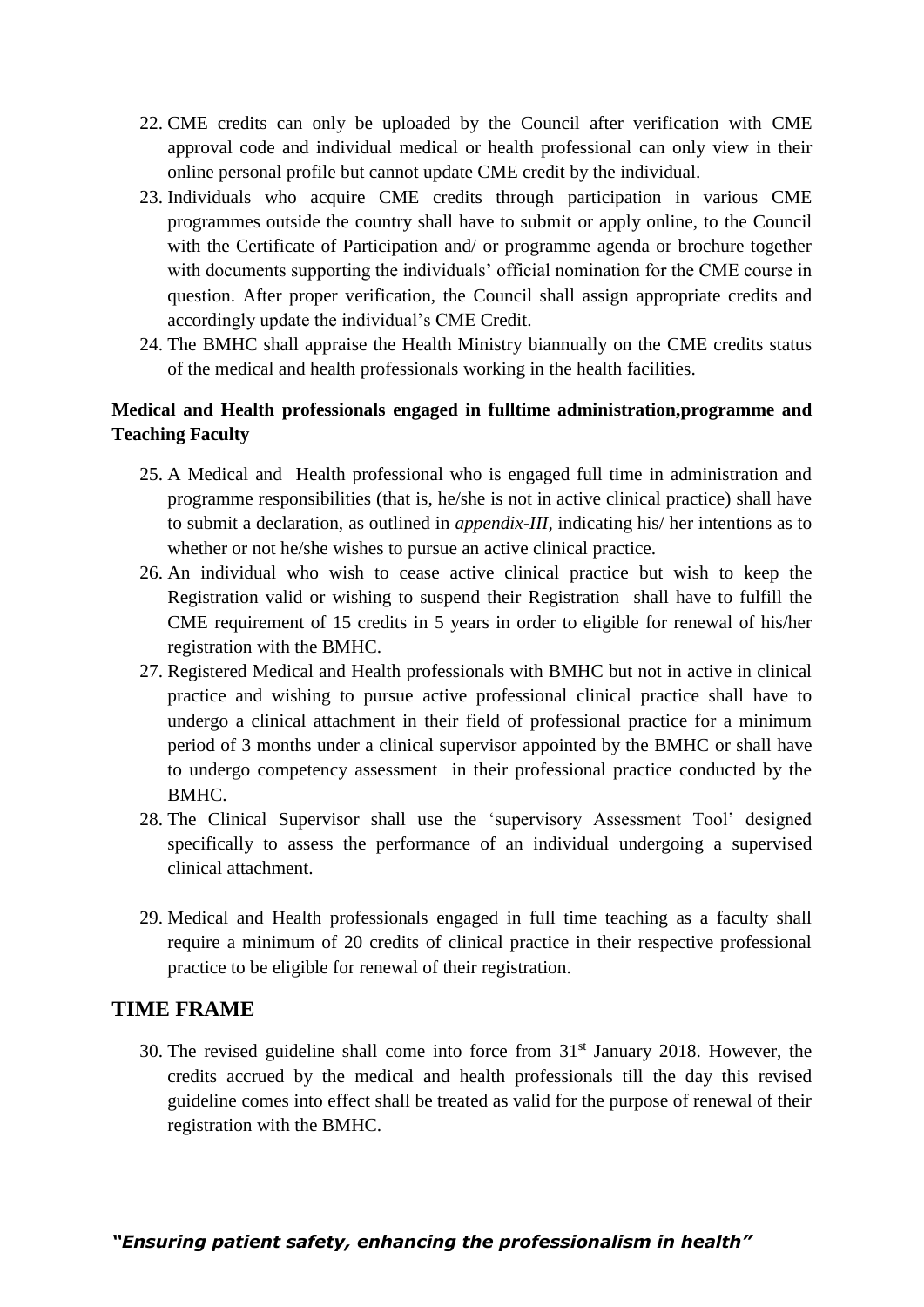### **APPENDIX – I**

### **CME OnlineApplication Format**

### **1. Type of CME Activity [put**  $\forall$  **in appropriate cage (s)](At least**

| $\Box$ a. Workshop     | $\Box$ b. Conference    | $\Box$ c. Congress         |
|------------------------|-------------------------|----------------------------|
| $\Box$ d. Seminar      | $\Box$ e. Symposium     | $\Box$ f. Clinical Meeting |
| $\Box$ g. Research     | $\Box$ h. Attachment    | $\Box$ i. Training         |
| $\Box$ j. Publications | $\Box$ k. Presentations | $\Box$ l. Study Tours      |
| $\Box$ m. Assignments  | $\Box$ n. Online CME    | $\Box$ o. Others:          |

### **2. Agenda – CME brochure [name of resource against topics & time allocated](Download the sample Agenda document for submission of online proposal)**

- a. Venue:
- b. Duration of CME Activity:
- c. Date:

#### **3. Title of CME/ Objectives of Proposed CME Activity:**

#### **4. Participants:**

- a. Number:
- b. Category/ Levels:

#### **5. Methodologies:**

| $\Box$ a. Lectures    | $\Box$ b. Practical                               | $\Box$ c. Demonstrations |
|-----------------------|---------------------------------------------------|--------------------------|
| $\Box$ d. Tutorial    | $\Box$ e. Case-Conference                         | $\Box$ f. Role play      |
| $\Box$ g. Peer review | $\Box$ h. Problem-based learning $\Box$ i. Others |                          |

#### **6. Participant Category**

a. No. of participants

#### **7. CME Organizer/ Applicant:**

- a. Applicant Name
- b. Applicant Email:

#### **8. SUBMIT**

*"Ensuring patient safety, enhancing the professionalism in health"*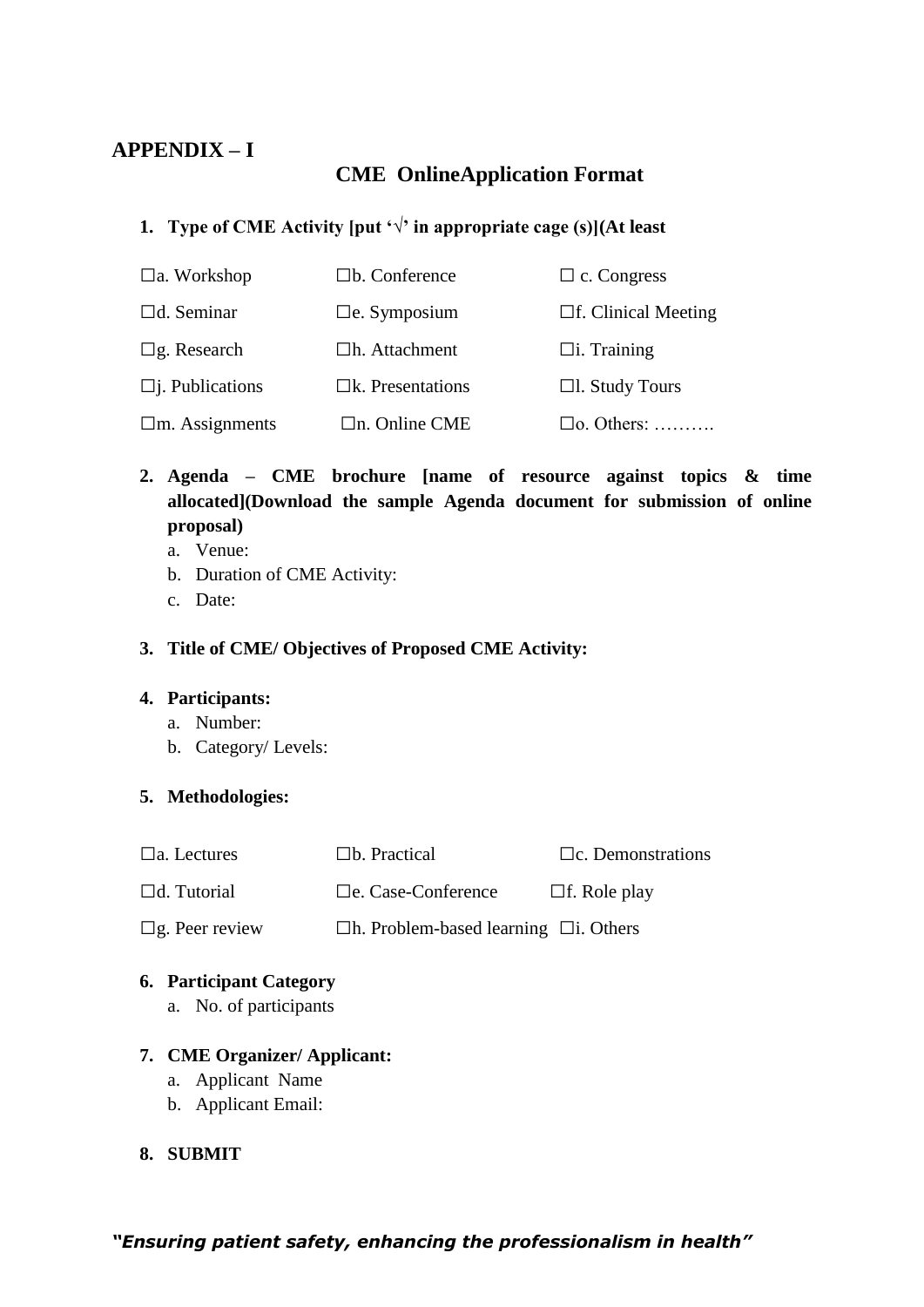#### **APPENDIX – II**

### **CME Approval Notice**

- 1. Your CME ID:
- 2. Approved CME credit for participants:
- 3. CME credit for resource:
- 4. Remarks: Please submit signed list of participants along with BMHC registration no. clearly mentioned at the end of activity. This will facilitate in awarding CME credits into respective accounts. You may email the participant list to: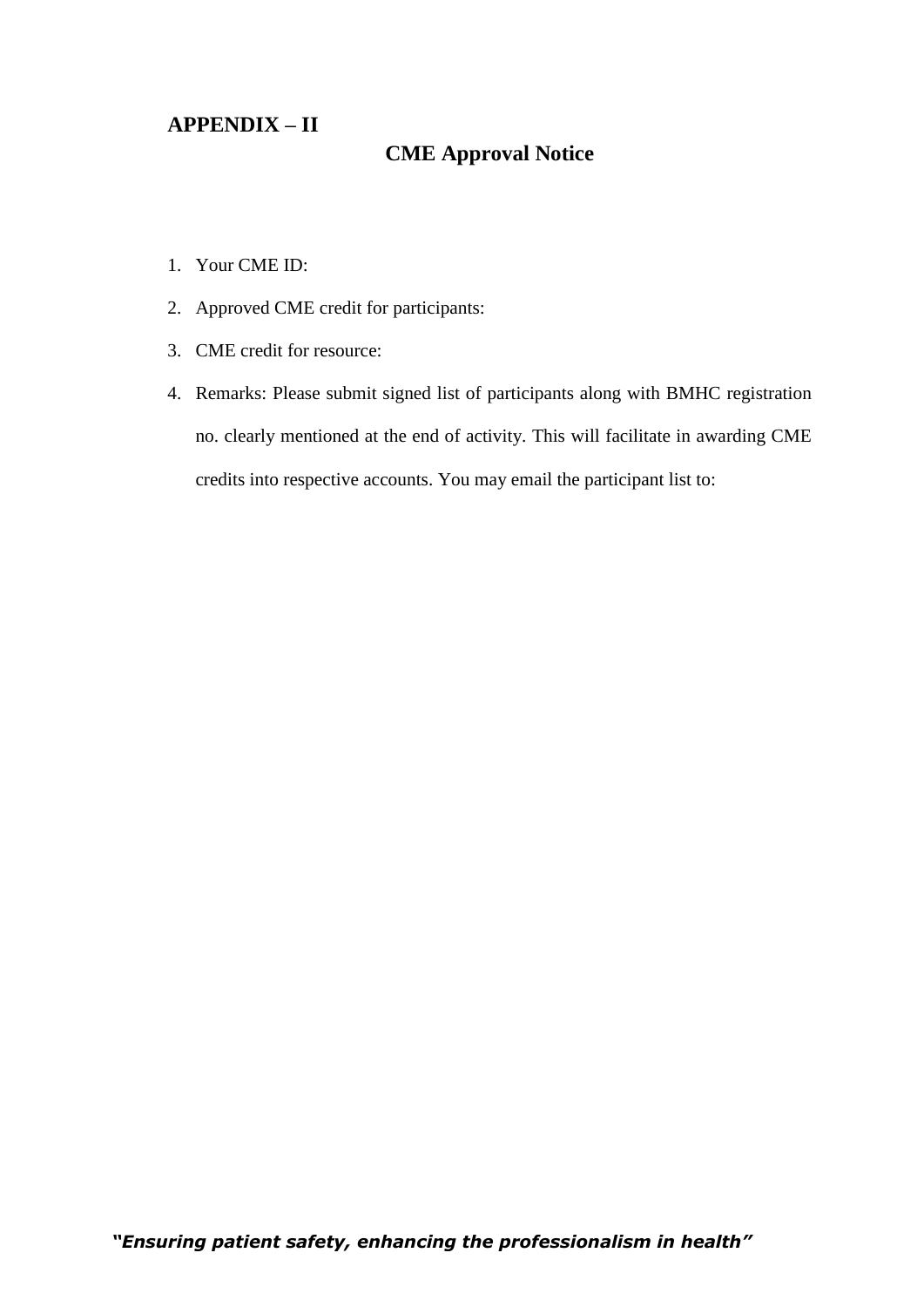#### **APPENDIX – III**

#### **DECLARATION FORM**

**(To be used by medical & health professionals not in full time clinical practice)**

To

The Registrar General Bhutan Medical and Health Council Thimphu

Fax No. 00975-2-331576

Dear Sir,

I hereby declare that:

- 1. I am currently not in active clinical practice and have not regular patient contact.
- 2. I undertake to fulfill the following requirement of the Council:

**□**(i). Lowered CME requirement of 15 credits in 5 years for renewal of registration; or

**□**(ii).A supervised Clinical attachment for a minimum of 3 months to be eligible for active clinical practice.

#### (**For official use only)**

#### **Decision of Council:**

- 1. Approved : **□**
- 2. Not approved  $: \Box$

|--|

Date: ………………………………………………………………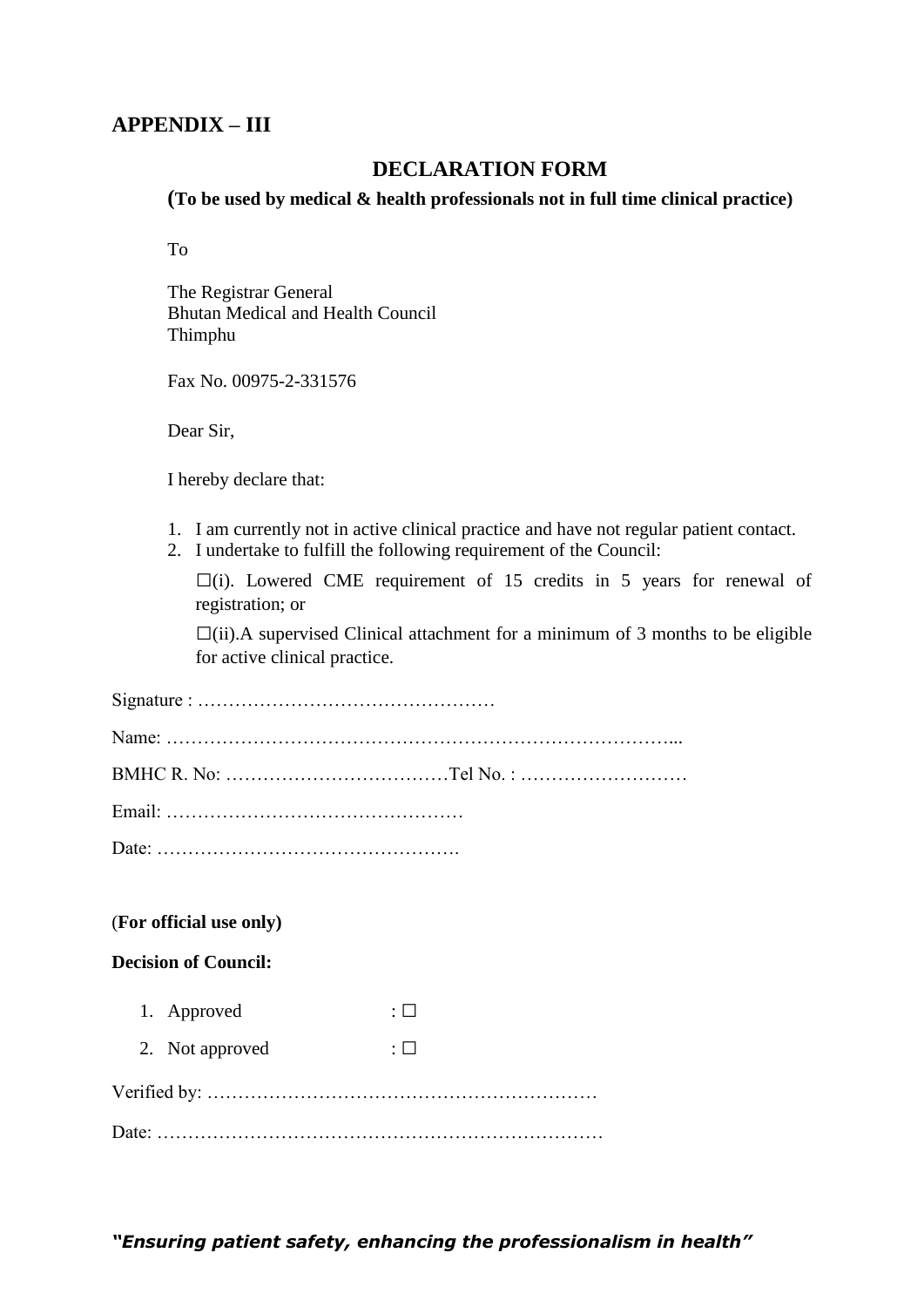#### **APPENDIX – IV**

#### **CME credit certficate**



ROYAL GOVERNMENT OF BHUTAN **BHUTAN MEDICAL AND HEALTH COUNCIL Autonomous Government Agency**



**Continuing Medical Education Credit Certificate**

| - -<br>. .<br>1 VOJ<br>___________ | DM<br> |
|------------------------------------|--------|
|                                    |        |

**Has sucessfully completed the following activitiy :\_\_\_\_\_\_\_\_\_\_\_\_\_\_\_\_\_\_\_\_\_\_\_\_\_\_\_\_\_\_\_\_\_\_\_\_\_\_\_\_\_\_\_\_\_\_\_**

**Date : From \_\_\_\_\_\_\_\_\_\_\_\_\_\_\_\_\_\_\_\_\_\_\_\_\_\_\_\_\_\_\_\_ to\_\_\_\_\_\_\_\_\_\_\_\_\_\_\_\_\_\_\_\_\_\_\_\_\_\_\_\_\_\_\_\_\_\_\_\_\_\_\_\_\_**

**Signature of Principal Resource Person:**